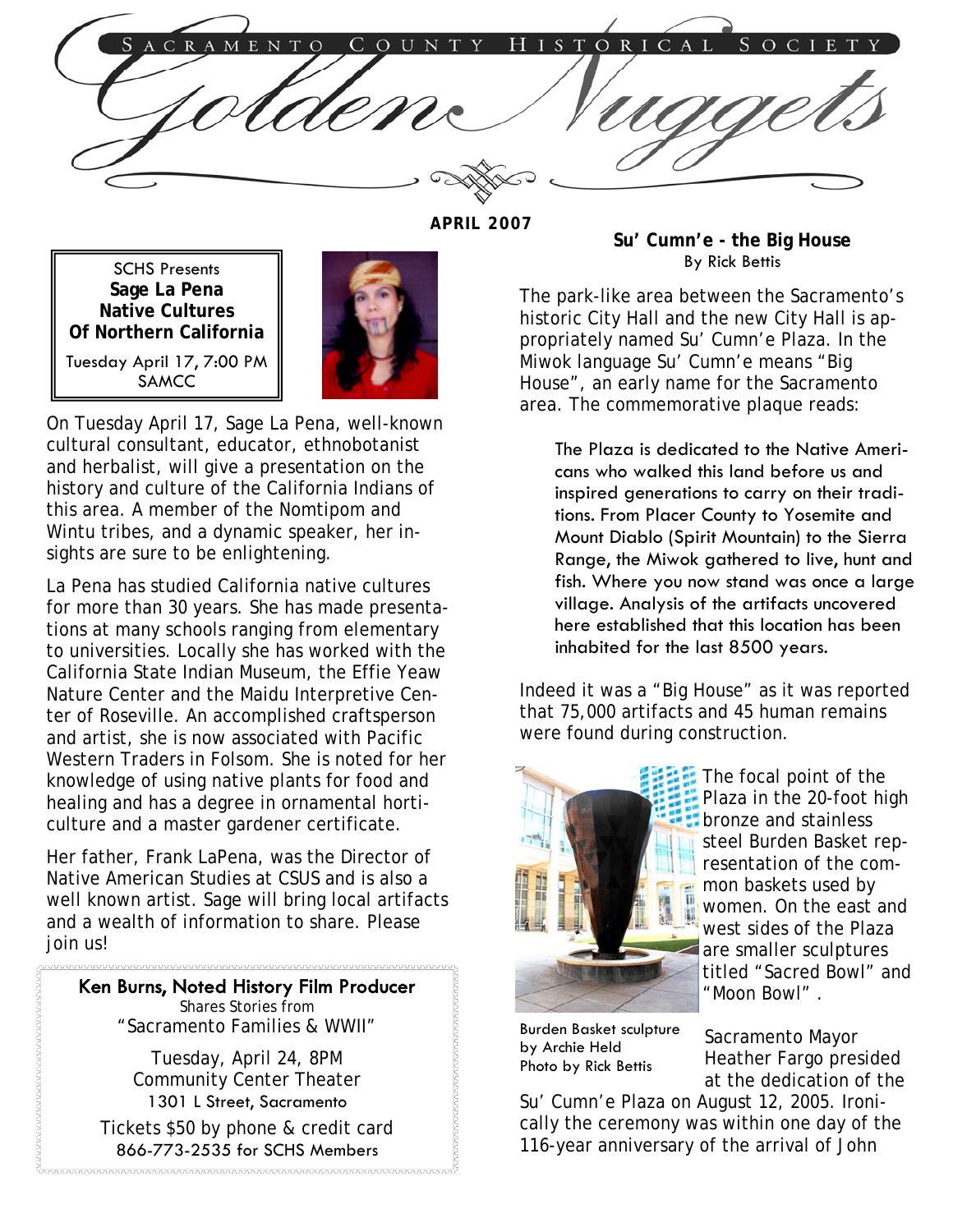Sutter, whose treatment of the Indians some critics have likened to peonage. Mayor Fargo's respectful remarks were also in stark contrast to those of Peter Burnett, California's first governor. In his 1851 annual message Governor Burnett, reflecting common beliefs of the time, stated that "a war of extermination will continue to be waged between the two races until the Indian becomes extinct."

Provocative UC Berkeley professor of physiology Sherburne Cook used extensive bone and morbidity analysis to estimate California's native populations over time (*The Population of the California Indians, 1769-1970,* 1976). He placed the pre-contact native population at 310,000. Diseases brought by Europeans, for which the natives had no resistance, along with massacres and other violent deaths re-

duced the native population to an estimated 50,000 by 1855, and to approximately 25,00 in 1910. It then rose to 90,000 in 1970 and was near 700,000 in the 2006 U.S. Census estimate.

Advances since the 1970s stem in part from counter-culture movements, including the American Indian Movement, often remembered for its highly-publicized occupation of Alcatraz. But the era's most important legacy was legislation in the areas of civil rights and Indian sovereignty and self government. Over recent years California Indians have experienced a significant economic rebirth, partly due to the still controversial Indian casinos. Although problems such as fishing rights and protection of sacred ancestral lands remain, it appears that native peoples are on their way to regaining their place in the Su' Cumn'e.

## **Of Senators and Solons: Sacramento Baseball in the 1930s and 1940s By Alan O'Connor**

Last month this newsletter reported the economic depression of the 1930s mirrored in the Sacramento Senators' baseball fortunes. The play of Earl McNeely was one of the decade's bright spots. Joseph Frank Demaree, a Winters native, was another. Although he only played for Sacramento from 1930-32, Demaree compiled a .332 batting average over six years as an outfielder in the Pacific Coast League. His major league batting average was .299 and included two all-star years with the Cubs and four World Series.

A new era began in Sacramento baseball when the team was purchased by the St. Louis Cardinals in 1936. The change started with the team name. The Senators had been informally called the Solons (an old term for legislators) since before World War I, but it now became the official team name.

The very next year the Solons placed first in the regular season standings for the first time since 1900! However, the Pacific Coast League (PCL) championship was decided by a playoff of the top four teams, and the Solons were eliminated in the first round. The next two seasons, 1938 and 1939, the Solons won the post-season tournament, but the rules had changed. With incredibly bad timing, the Solons won the post-season after the league had chosen to award the championship to the regular season's first place team. (That wasn't the Solons.) The playoffs were only entertainment for the fans-and additional money for the teams and the players.



The 1940s featured the best and worst in Solons baseball history. The best happened in 1942 when the Solons won the league championship with 105-73 record and a blazing finish. Down by four games, with five to go in the season, Sacramento won five in a row over the first place Los Angeles Angels including a sweep of the final double header to take over first place. PCL Hall of Fame pitcher Tony Freitas got the save in the first game and the win in the second to clinch the Solon's only PCL championship!

Freitas had a 26-year pro baseball career, including the years from 1929-32,1937-42 Tony Freitas and 1946-50 with the Sacramento Senators and Solons. He played in the first PCL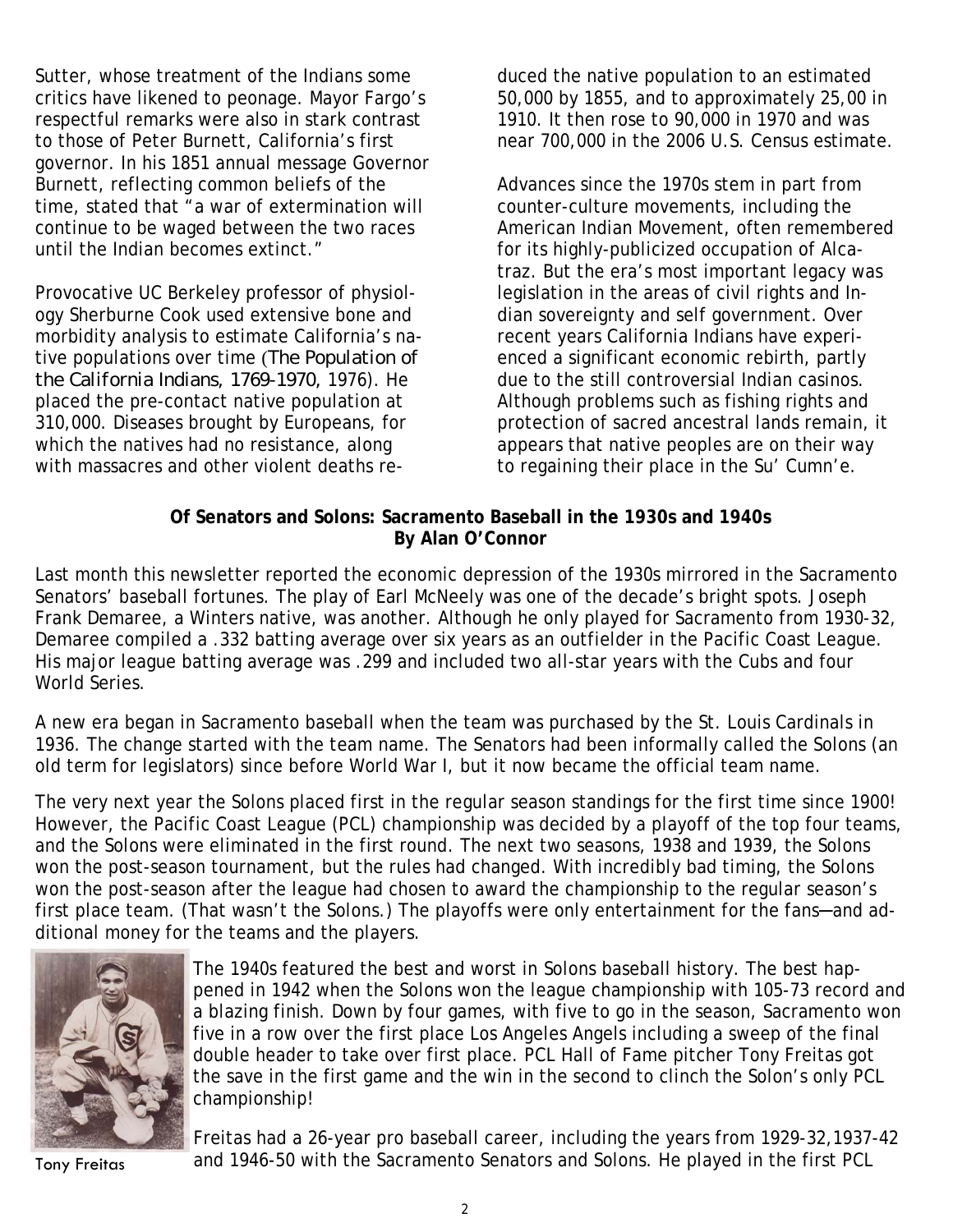night game in 1930; five years later he was with the Cincinnati Reds at Crosley Field when they played in the first major league night game on May 23,1935.

He posted a 19-13 record in 1931, but was best remembered that year for being jailed for speeding from Marin County to Sacramento in his 1929 Model A. (He had a few prior speeding tickets.) Buddy Ryan convinced the judge to release Freitas to pitch against the San Francisco Mission Reds. After posting a 5-3 win, he returned to Marin to finish his 5-day sentence.

Freitas pitched for the major league Philadelphia Athletics under manager Connie Mack in 1932-33. His famous teammates included Mickey Cochrane, Jimmie Foxx, Lefty Grove and Al Simmons. During this time he also played against many stars of the American League including Yankees Lou Gehrig and Babe Ruth, "I looked at Ruth at the plate and couldn't believe I was seeing him." Freitas struck Ruth out, later recalling, "The fans gave me a big hand and Ruth doffed his cap to the rookie on the mound."

Tony Freitas' 342 minor league wins are the most ever by a minor league left-hander. During his 16 years in the PCL, Freitas had nine 20-win seasons and a lifetime earned run average (ERA) of 3.11. He was inducted into the PCL Hall of Fame in 2003.

The 1943 Solons team was practically dismantled and plummeted to last place with the worst ever PCL record of 41-114. This led to the end of the team's association with the St. Louis Cardinals and the sale of the Solons to the Sacramento Baseball Association, a group of local businessmen. Sacramento Union Sports Editor Dick Edmonds was instrumental in the formation of the Association. Edmonds died in 1946, and the baseball field was renamed Edmonds Field in his honor. The Solons finished fifth in from 1944-46 and seventh in 1947, but the 1948 season was worse. Not only did the team finish last, but Edmonds Field burned to the ground in July, forcing the team to play on the road. The final year of the decade brought a new Edmonds Field, and a much improved team that moved up to third place.



One of the mainstays of the late 1940s Solons was Joe Marty, a multi-sport star at Sacramento's Christian Brothers High─where the baseball field is named after him. Marty was an outfielder for ten seasons with a lifetime PCL batting average of .309. He played for the San Francisco Seals

from 1934-36, often along side Joe DiMaggio and Lefty O'Doul. His .359 average won the 1936 PCL batting title. He played for the Chicago Cubs during the 1937-39 seasons, batting a lofty .500 in Cubs' 1938 World Series loss to the Yankees. Winters slugger and onetime Solon Joseph Demaree was Marty's teammate that year. Marty played part of the 1939 and all of the 1940 and 1941 seasons with the Philadelphia Phillies. After serving in World War II from 1942-45, he returned to the Solons in 1946 and continued to play through1952.

## **Right Around the Corner!! MAY 11TH – SAMCC OPEN HOUSE**

It's coming! The Sacramento Archives and Museum Collections Center's Open House has a lively theme planned for this year—"The Sounds of Sacramento." The event will feature River City's rich history of music and sounds in all its forms. DJ 'Joey D' will spin some memorable tunes and the very popular group, Th' Losin' Streaks will perform live. The ever-entertaining history fair is also back. A big turnout is expected. So, mark your calendar!

**Donations Wanted for the Silent Auction!**  A silent auction will help underwrite the cost of the Open House. SCHS is supporting the event through this auction. Items, such as tickets to musical and theatrical performances, books, wine, restaurant and store gift certificates, food baskets, guided tours, Sacramento videos and CDs, garage band music, and other memorabilia are being sought. If you can help us with a donation, please call 916-264-7073.

## **History Lesson**

History is the sum total of things that could have been avoided. - Konrad Adenauer